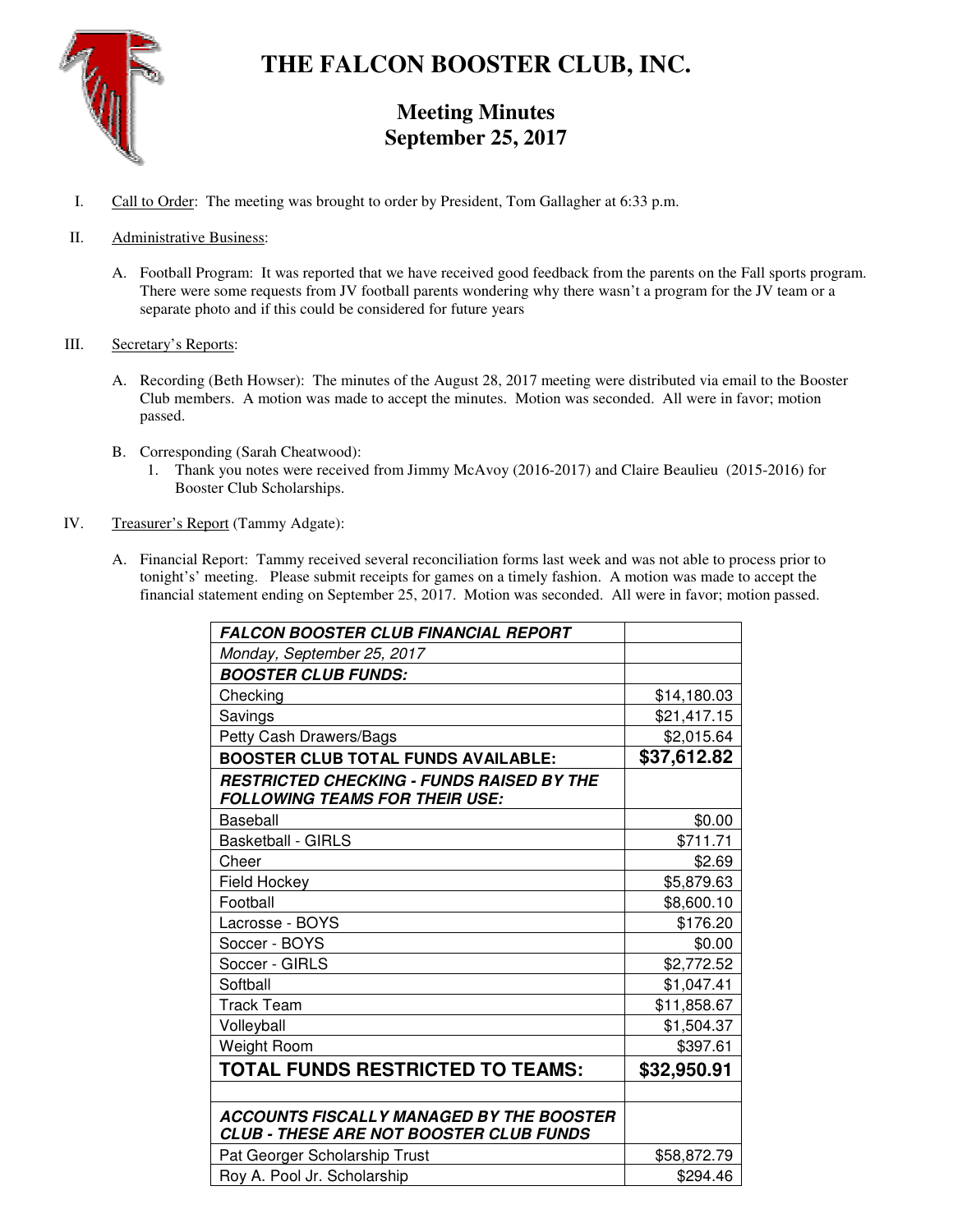#### V. Committees:

- A. Committee Reports:
	- 1. Membership (Mary Kay): No report
- B. Concessions: Football/Volleyball/ Field Hockey:
	- 1. Most games were Away Games this month. Attendance at Volleyball games is up from previous years. It has been announced that due to college night, the September  $26<sup>th</sup>$  games will be moved up to accommodate those wishing to attend College Night.
	- 2. The Sponsor banner is being hung at concession stands for both football and volleyball games.
- C. Committee Assignments 2017-2018 (Tom Gallagher): Please check the Committee Assignment Sheet and confirm assignments. Volunteers are needed for Boys and Girls Soccer, Boys and Girl Lacrosse, and Softball. We also need a volunteer for 10K dinner ticket sales.
- VI. Director of Student Activities:
	- A. Report (Mark Holmes, Activities Director): Fall Season is going along well. Tryouts for Winter season will be held Nov 6, 2017. The Golf team won the Regular Season and will be going to regionals. Volleyball is having a good season and were recognized for their match with Millbrock. Field Hockey has only had one loss. There was a player injury tonight and the rescue squad responded. The player was hit in the back of the head but all procedures were followed. Cross County has high numbers and doing well this season. The Football team is playing hard against all teams. They have a four-game stretch that could show some good wins.
	- B. Dates to remember:
		- 1. Meet the Coaches for Winter— $2<sup>nd</sup>$  Wed of Winter Season which will be Nov 15<sup>th</sup>-7 p.m. in Gym.
		- 2. Fall Banquet—will be held after State Competitions finish for all teams with a Save the Date for Thursday, Nov  $16<sup>th</sup>$ . Refreshments and Awards will be at, 6:30 p.m. and awards at 7 p.m.
		- 3. Homecoming Oct  $20^{th}$  and Dance on  $21^{st}$ .
	- C. Coach Request Form: Swimming submitted a request but the amount was covered in their stipend. The form is on file and was approved since it fell inside the stipend amount.
	- D. Facility Upgrades: The county is assisting with maintenance issues. The drainage has been updated at the concessions stands. Cracks in Tennis Courts have been fixed and the courts will be resurfaced and painted before the new courts are installed in 2023. They have installed new lockers in Boys Team Room. The County will supply paint but the painting will need to be done by school. The ceiling tiles in the Gym Lobby are all being replaced.
	- E. Website: Discussion was held and it was reported that the site is still under maintenance

### VII. Old Business:

- A. Falcon Invitational Cheerleading Competition will be held Saturday, September 30, 2017 from 3-6 p.m. Concessions have been covered. A total of seven schools are coming with nine teams participating.
- B. Homecoming-October 20, 2017. There will be a parade on Friday afternoon at 5 p.m. before the game with James Woods. The Eicher's have volunteered a vehicle and trailer. Trinkets will be provided. If anyone has ideas for themes, please let Tom know or send out emails. Information regarding the time and place to decorate and store the trailer will be sent to all members. Tom will call Diane Jones to see if we can use the horse show grounds to decorate and store the float for the week.
- C. International Gold Cup-October 28, 2017. Our contract says we will provide 21 volunteers with 1 supervisor. If you are available, touch base with Tom. It is important that we cover all 21 spots so please consider volunteering.
- D. Booster Club Shirts: If members would like a Booster club shirt, they need to purchase a shirt of choice, in red, white, or gray and deliver to Tom via Coach Glascock by October  $6<sup>th</sup>$ .

#### VIII. New Business:

A. 10K Dinner/Dance/Auction – April 14, 2018. 1. We are on the schedule for the Fairgrounds are expected to receive a contract soon.